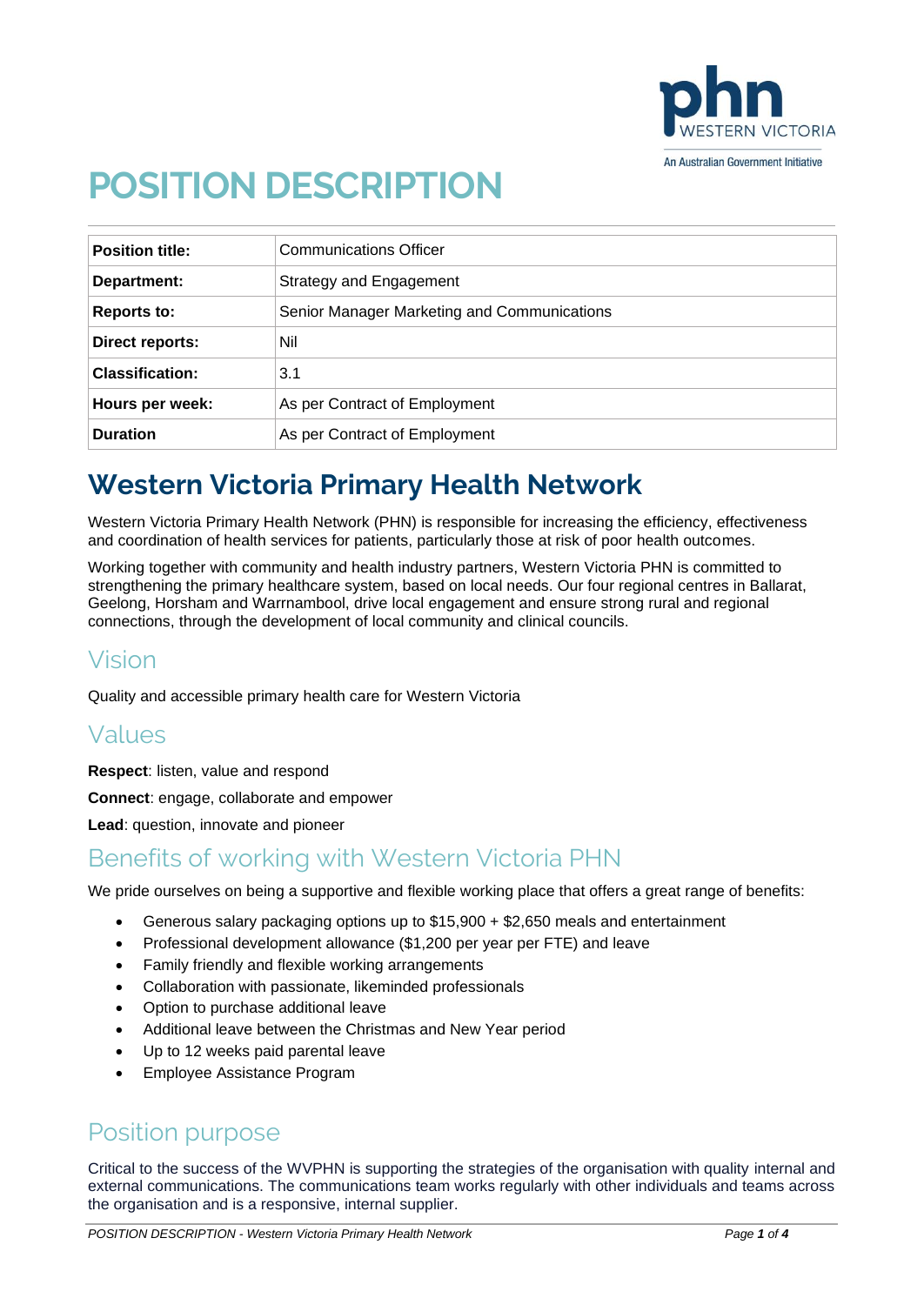# Key accountabilities

#### **Communications**

Contribute to the delivery of an effective communications program by:

- Planning, delivery and evaluation of various communication activities and events including writing communications plans.
- Developing easy-to-read, accurate, timely and relevant written material for many different purposes including: campaigns, publications and online content.
- Assisting in the delivery of the media relations program, including responding to enquiries, preparing media releases and as appropriate developing connected multi-media campaigns.

#### **Publications**

- Ensure internal and external communications are clear balanced, objective, accurate and consistent to assist stakeholders to understand the work we do
- Edit contributions and write content for internal and external fortnightly e newsletters
- Develop and write for a range of publications including assisting with the production of annual report content

#### **Intranet**

Ensure our intranet is a highly valued internal communication tool by:

- Uploading interesting and relevant day-to-day content.
- Engaging staff on an ongoing basis to achieve our intranet objectives.

#### **Website**

Ensure our website is a 'go to' place for stakeholders by:

- A good working knowledge of open-source CMS platforms such as Sharepoint and Wordpress
- Develop and upload easy-to-read, accurate, timely and relevant content.

#### **Social media**

Ensure our social business presence is relevant, adds value and is appropriate by:

- Contributing to growing our online community.
- Assisting with our on-line monitoring program, including trend identification.

#### **Media**

Ensure our media coverage positions the organisation as a responsive industry leader and follows internal approvals;

- Proactively source media stories.
- Research and write media releases.

#### **Events**

Ensure our corporate events are a success by:

- Working closely with internal event teams to ensure expectations are understood and met.
- Developing appropriate event communications collateral as required.

#### **Other communications**

Contribute to the overall effectiveness of the communications team.

#### **General**

- Understand and comply with the Code of Conduct for employees and other related policies and procedures
- Demonstrate commitment to organisational values at all times
- Ensure that primary health care is promoted in a positive manner
- Adhere to and maintain confidentiality in accordance with the organisations Confidentiality Agreement

### WHS responsibilities

The Board of Directors and Executive Team recognise the moral and legal responsibilities in providing a working environment for its employees, volunteers, contractors, visitors, stakeholders and the general public, that is safe and healthy.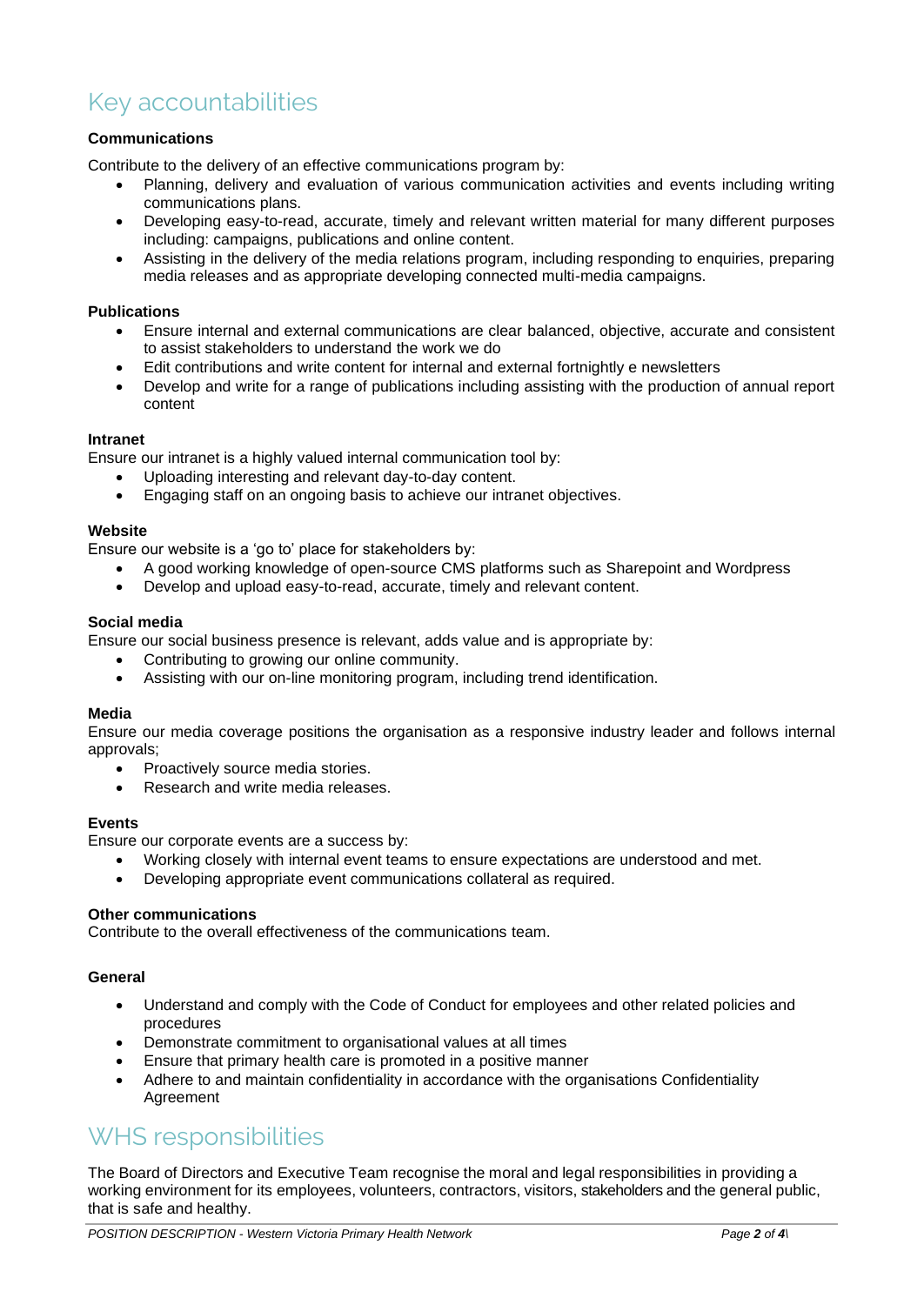Western Victoria PHN promotes a safety culture throughout the organisation that ensures that every employee actively participates in the health and wellbeing of themselves and their co-workers. All employees are expected to embrace this culture in line with the values of the organisation. All staff are expected to be aware of and participate in their duty of care in the workplace as outlined in induction and organisational policies.

## Physical requirements and environmental conditions of the role

The following table identifies the physical and psychological work environment characteristics that are inherent requirements of the role. Where possible, Western Victoria PHN will make reasonable adjustments to enable individuals with disabilities to perform the essential functions of their roles.

| <b>Required activities/working environment</b>                                                                                                                                          | <b>Frequency</b> |
|-----------------------------------------------------------------------------------------------------------------------------------------------------------------------------------------|------------------|
| Computer based tasks, sedentary position, office based                                                                                                                                  | Frequently       |
| Repetitive manual tasks                                                                                                                                                                 | Rarely           |
| Driving, in & out of vehicles                                                                                                                                                           | Occasionally     |
| Walking, climbing stairs, bending                                                                                                                                                       | Occasionally     |
| Working alone or at a co-located site                                                                                                                                                   | Frequently       |
| Confrontational/confronting situations (Due to the nature of our work there may be<br>times when staff are exposed to behaviour, language and/or situations that can be<br>confronting) | Rarely           |
| Working outside in differing weather conditions                                                                                                                                         | Nil              |
| Attending external locations                                                                                                                                                            | Occasionally     |

*A signed pre-existing condition declaration form is required to be completed prior to commencement.*

# Key Selection Criteria

#### **QUALIFICATIONS/EXPERIENCE/SPECIALIST KNOWLEDGE**

#### **Essential:**

- A degree qualification in journalism/communications/public relations or demonstrated extensive relevant knowledge and experience (a minimum two to three years in the public relations/communications sector) is highly desirable.
- Demonstrated ability to perform a wide variety of tasks relevant to the delivery of an effective communications program.
- Evidence of developing and delivering successful communication plans and activities.
- Highly developed skills in written and oral communication in order to ensure effective internal and external communication.
- Demonstrated analytical skills, communication skills (editing and copy writing) and problem-solving skills.
- Exceptional computer skills including Microsoft Office Suite & 365 and evidence of experience working proficiently in an open-source CMS for an intranet/website and/or online content.

#### **Desirable:**

- Possess a detailed appreciation of the principles of public relations/communications, budget and project management skills.
- Demonstrated ability to collaborate and work as part of a team, and the ability to work independently.